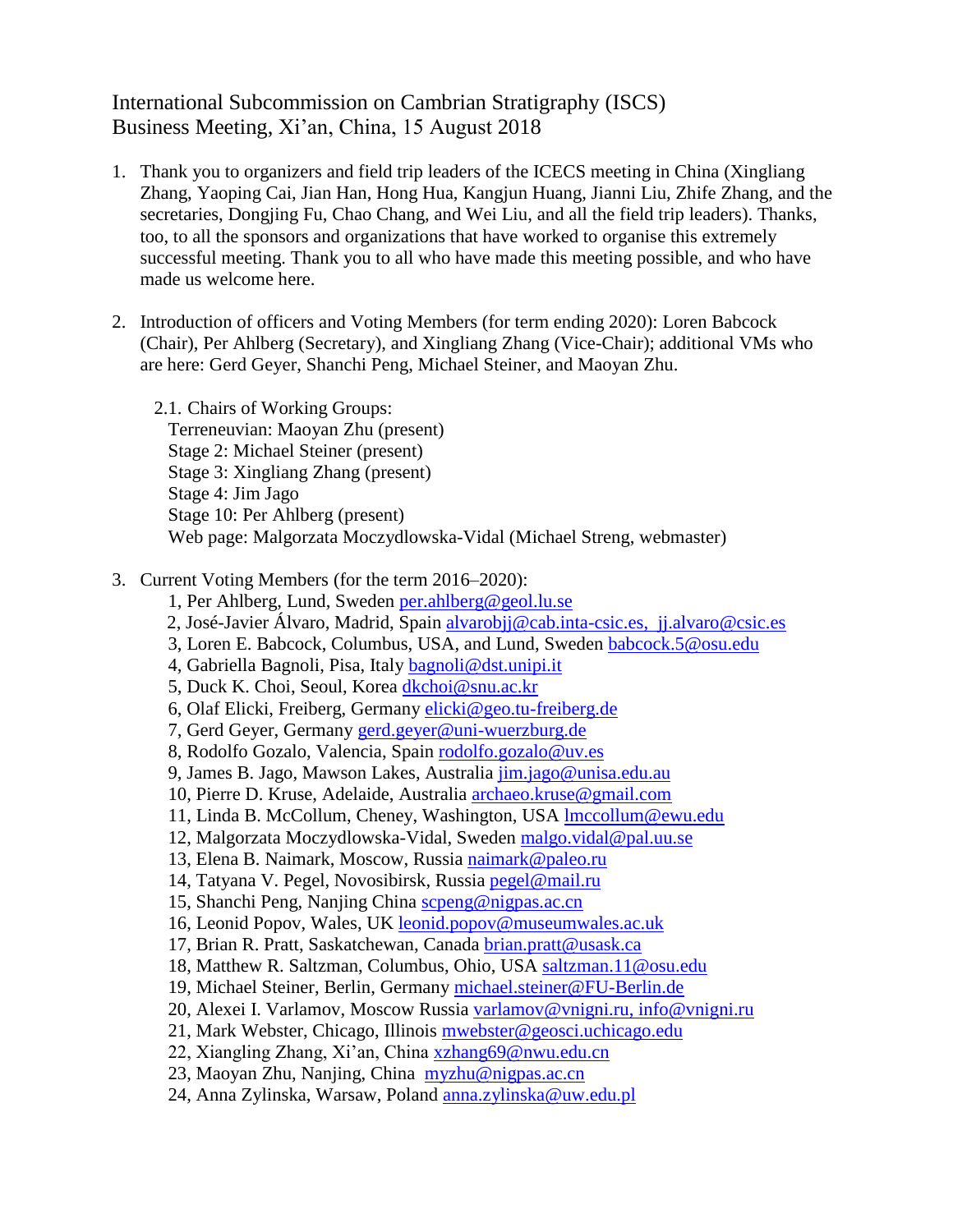- 4. Request for updated contact information (especially email addresses) from all VMs, Honorary Members, Corresponding Members; also alternate rapid contact (fax, etc.).
- 5. In 2013–2014, the new ISCS webpage was introduced and modified. Recent information is posted there, and we will strive to keep the webpage updated. In the next few weeks we hope to post the names of specialists who have agreed to serve in the various Working Groups.
- 6. ISCS sponsored/co-sponsored meetings this year:

6.1. ICECS 2018 (this meeting)

- 7. Announcement of upcoming meetings.
	- 7.1. STRATI 2019 will be held in Milan, Italy, 2–5 July 2019. We are planning to have a Cambrian theme session.
	- 7.2. NAPC in Riverside, California (University of California Riverside)
	- 7.3. If other meetings of our interest are announced we will put links to them on our web page.
- 8. Discussion of progress toward publication of stage and series names.
	- 8.1. Ratified boundaries defined by GSSPs:
		- 8.1.1. Furongian Series/Paibian Stage 2004, Lethaia.
		- 8.1.2. Drumian Stage 2007, Episodes.
		- 8.1.3. Terreneuvian Series/Fortunian Stage 2008, Episodes.
		- 8.1.4. Guzhangian 2009, Episodes.
		- 8.1.5. Jiangshanian 2011; GSSP, Episodes (2012); ASSP, Episodes 2013.
		- 8.1.6. Miaolingian Series/Wuliuan Stage ratified in July 2018, publication in Episodes in preparation (expected publication 2019).
- 9. Discussion of work toward defining remaining stage-level GSSPs. We want to remind members of the Cambrian community that the face-to-face discussions we have concerning progress on GSSP definition takes place at our annual meetings, normally within the business meetings, but also occasionally in additional gatherings. This year we have set aside time for a separate meeting to discuss Stage 10, which is the next stage that we hope to see ratified.
	- 9.1. Stage 10 (*Lotagnostus americanus* level). Alternate possibility for level: *Eoconodontus notchpeakensis* level. Possibilities for a GSSP section: Siberia, South China, Kazakhstan, Utah, etc. We plan to send out a questionnaire to voting members this year asking them for their opinions on the practicality of using one level or the other as the base of Stage 10. In 2005, the voting members voted overwhelmingly in favour of using the *Lotagnostus trisectus*  $(= L$ . *americanus*) as the primary marker for the stage base. Subsequently the *E*. *notchpeakensis* level has been advanced as an alternative. Both levels have advantages for global correlation. One additional option is to subdivide the stage into lower and upper substages, both with GSSPs. We envision as a longer-term strategy each of the stages to be subdivided into formal substages, and Stage 10 could serve as the model to define substages. Other subcommissions have already begun the process of formally defining substages.
	- 9.2. Stage 2: Possible levels: *Watsonella crosbyi* or *Aldanella attleborensis*. Possibilities for a GSSP section: Siberia, South China, etc.
	- 9.3. Stage 3 (approximately FAD trilobites): The earliest trilobites known seem to be *Profallotaspis jakutensis* in Siberia, *Hupetina antiqua* in Morocco and *Fritzaspis* in